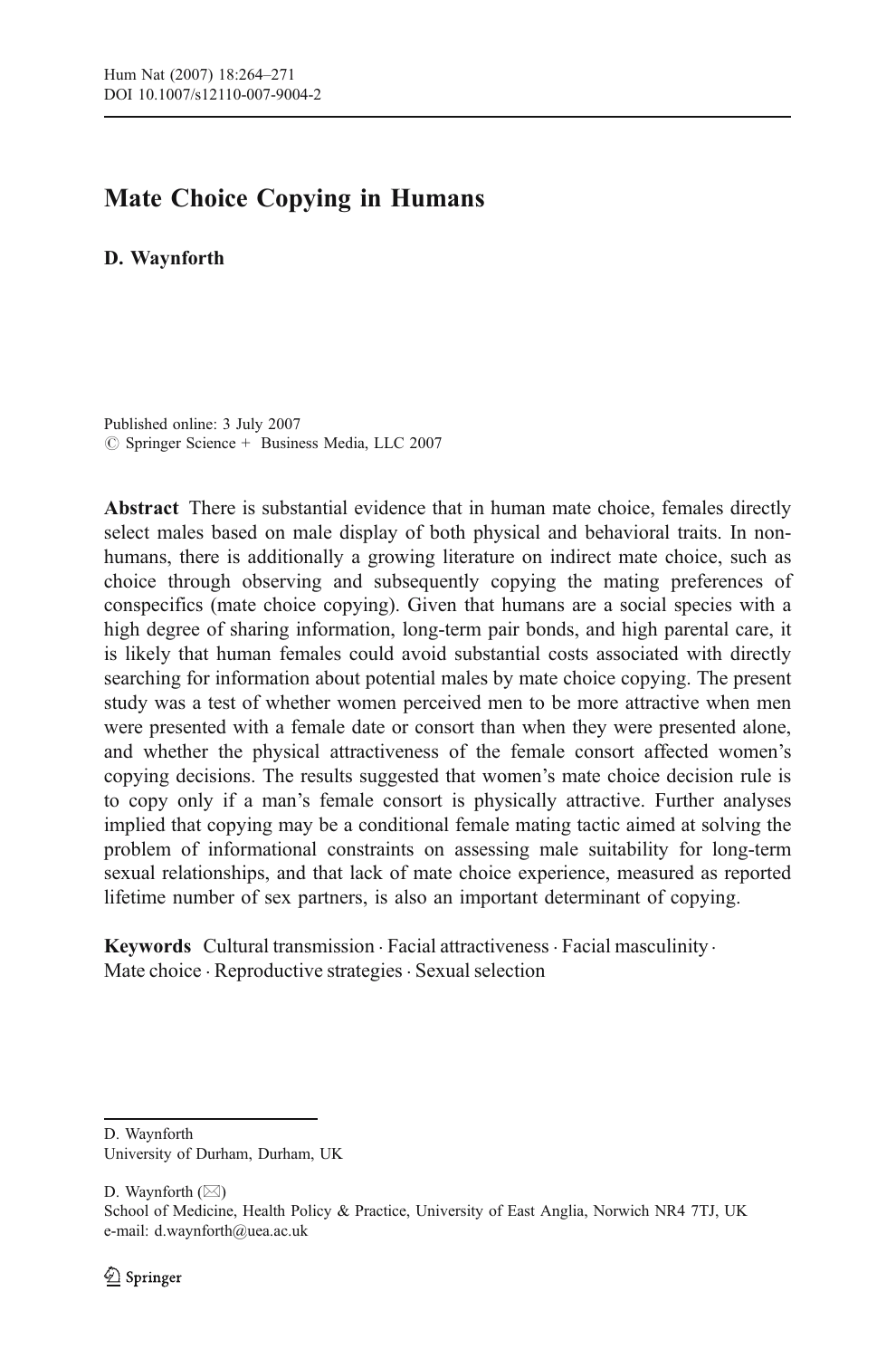## Introduction

Copying others' choices occurs across a wide range of human activities. Among the many documented by researchers are examples from marketing, economic and fashion decisions, and even the occurrence of "copycat" crimes following extensive news coverage of particular types of crime (Bikhchandani et al. [1998](#page-6-0)). In some nonhuman species, there is evidence that females copy each others' mate choice decisions rather than solely relying on their own judgment of male attractiveness (e.g., Dugatkin and Godin [1992](#page-6-0); Grant and Green [1996](#page-6-0); Munger et al. [2004;](#page-7-0) Witte and Ueding [2003\)](#page-7-0). However, in evolutionary human mate choice research, attention has largely been focused on direct choice of mates based on physical and behavioral traits (e.g., Gangestad and Thornhill [1997;](#page-6-0) Johnston et al. [2001](#page-6-0); Jones and Hill [1993;](#page-6-0) Waynforth and Dunbar [1995\)](#page-7-0), and mate choice copying has been relatively ignored.

Results of mathematical modeling suggest that mate choice copying can allow new trends in mate choice for male characteristics to emerge and spread through a population without any initial inherent female preference for the trait (Agrawal [2001\)](#page-6-0). Not surprisingly, given that new trends in mate choice can rapidly emerge, the existence of mate choice copying has been argued as evidence for social or cultural influence on behavior (e.g., Agrawal [2001;](#page-6-0) Dugatkin [2000\)](#page-6-0). Although the scientific literature on human mate choice has uncovered substantial evidence that mate choice criteria tend not to vary greatly across cultures or populations (e.g., Buss [1994](#page-6-0); Jones and Hill [1993](#page-6-0)), some evidence for cultural influence has been found. Yu and Shepard ([1998\)](#page-7-0) have suggested that cultural influences drive variation in male preferences for female waist-to-hip ratio. They found that in South American Matsigenka villages, access to modern media predicted male preferences more similar to those observed in the United States and Europe. Matsigenka men not exposed to modern media had a dissimilar preference to North American and European men. It is thus possible that Matsigenka men copied the preferences that they observed in the media.

Uller and Johansson [\(2003](#page-7-0)) and Eva and Wood ([2006\)](#page-6-0) both attempted to show mate choice copying in humans by studying women's preferences for men who exhibited signs of existing commitment to a mate. In Uller and Johansson's study, a wedding ring was visible on male participants. Their results did not show mate copying. In Eva and Wood's study, 38 women rated photographs of men for physical attractiveness. The photographs were accompanied by brief details about the individual. Men described as married were rated as more physically attractive than single men. Perhaps the best evidence to date suggesting human mate choice copying comes from research by social psychologists predating most of the matechoice-copying research in non-humans: Graziano et al. [\(1993](#page-6-0)) found that women's attractiveness judgments of photographs of men were influenced by low attractiveness ratings assigned by their peers.

Mate choice copying may occur as a result of informational constraints on traits required by females for successful reproduction: male genetic quality may be assessed instantly through observation of facial and body traits, but traits such as parenting ability are likely to be more difficult to assess at such low cost. In some species, males who display the highest genetic quality via physical traits also provide the most paternal care (e.g., Linville et al. [1998](#page-6-0); Wiehn [1997](#page-7-0)). In these species  $\mathcal{D}$  Springer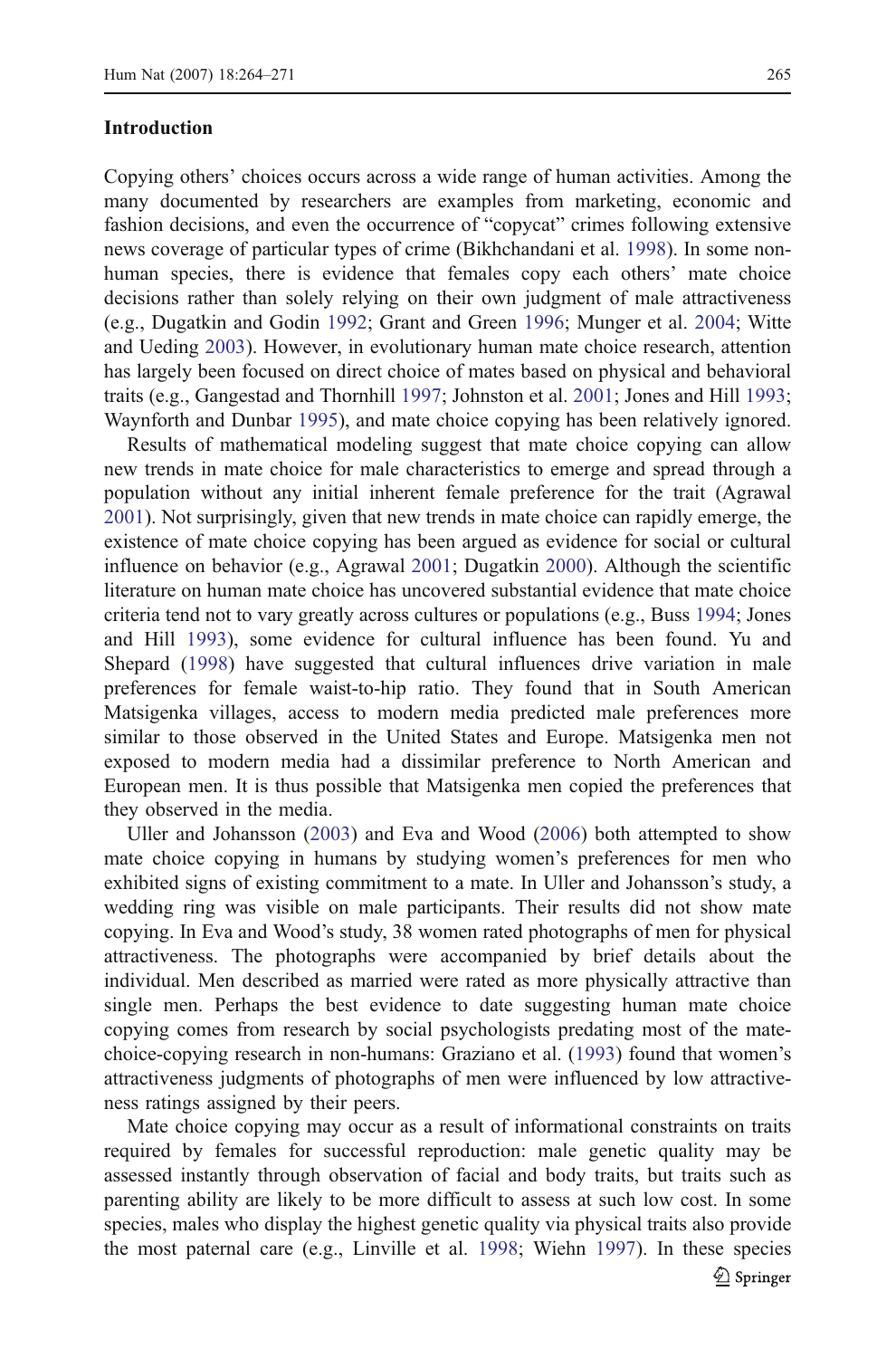females do not require additional, more-difficult-to-acquire information to make mate choice decisions. However, in other species including humans, physical attractiveness does not appear to provide information about paternal ability, or attractive males may even provide less paternal care (Burley [1988;](#page-6-0) Qvarnstrom [1997;](#page-7-0) Sundberg and Larsson [1994](#page-7-0); Waynforth [1999\)](#page-7-0).

Given that human females sometimes seek short-term sexual relationships without an expectation of paternal investment (e.g., Gangestad and Simpson [2000\)](#page-6-0), informational constraints on paternal orientation or ability are only likely to be a problem for females seeking long-term commitment from prospective mates. In support of this argument, there is evidence that women favor male physical attractiveness over other traits when seeking short-term relationships (Buss and Schmidt [1993;](#page-6-0) Gangestad and Thornhill [1997](#page-6-0)), which is likely to reflect a requirement for good genes when the father is not required for parental investment. In the context of long-term relationships, male potential as a good parent has been demonstrated to have greater salience in mate choice decisions (Bereczkei et al. [1997\)](#page-6-0). Given this, it is likely that women who desire short-term partners will focus on physical traits in their judgments and will be less likely to be swayed by the choices of other females.

Age has been demonstrated to affect mate choice copying in non-humans, with younger, inexperienced females relying on copying more than older individuals (Dugatkin and Godin [1993\)](#page-6-0). Similarly, expertise has been noted as an important factor in eliciting copying in economic decisions (e.g., Kirmani and Rao [2000\)](#page-6-0). Given this, it is possible that mate choice copying is also an age- or sexualexperience-dependent strategy.

The present study is a test of three hypotheses: first, that women are influenced by each other's mate choice decisions. Second, variation in women's sexual strategies will predict the likelihood of mate choice copying: women seeking short-term sexual relationships will be less likely to copy, presumably owing to informational constraints on male traits not signaled via physical cues. Third, because of the accumulation of expertise, women with more sexual experience will be less likely to copy.

#### Methods

Study designs testing for mate choice copying in non-humans typically involve a female observing a second female in the presence of (or mating with) a male (Dugatkin [2000;](#page-6-0) Munger et al. [2004](#page-7-0)). The observer's subsequent choice is then analyzed to assess whether she was influenced by her observation of other females' choices. In the present study, 112 university undergraduate women ages 19–23 viewed facial photographs of 46 men and 60 women. The photographs were of university students from a different university and were frontal facial photographs taken at a fixed distance with a standard light-colored background, using a digital camera. The photographs were cropped at the neck to eliminate clothing and were presented to the participants in a Microsoft PowerPoint slide show. Participants were given the following instructions: "Please rate each photograph according to how physically attractive you find the face. Use a 10-point scale, where 1 is very 2 Springer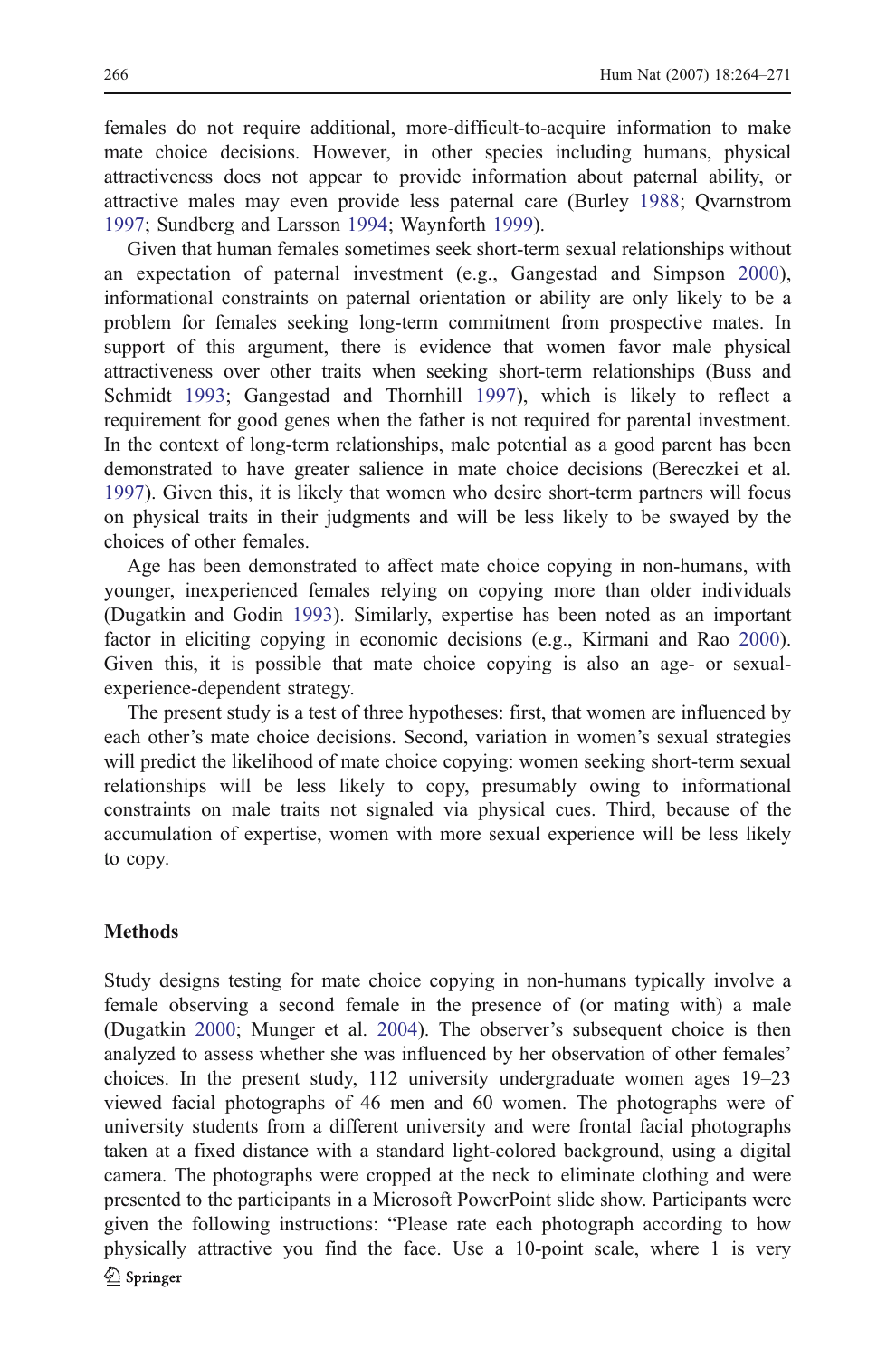unattractive, and 10 is very attractive." The photographs were then randomly separated into 112 male–female pairs, sampling from the pool of photographs with replacement. Two weeks after initially rating the photographs, the women re-rated one male that they had initially rated, but this time the man was pictured in a couple. Participants were told that the couple was currently in a steady "dating" relationship. Two statistical tests of mate choice copying were performed: first a paired *t*-test was carried out to look for differences in attractiveness ratings from the first viewing of the male stimulus to the second viewing, in which a female consort was present. Second, to analyze effects of the attractiveness of the female consort and the male's initial rating, multiple regression was used. A dependent variable was created that was the change in ratings (rating when pictured with a girlfriend minus initial male rating). The independent variables in this test were participants' initial attractiveness ratings assigned to the man and woman.

To test whether female age, sexual experience, and mating strategy influenced mate choice copying, mating strategy data were gathered using questions drawn from Simpson and Gangestad's [\(1991](#page-7-0)) sociosexuality inventory, which has been widely used to assess mating strategy (e.g., Brase and Walker [2004;](#page-6-0) Mikach and Bailey [1999;](#page-6-0) Ostovich and Sabini [2004\)](#page-7-0). Only items relating to sexual strategy rather than sexual experience were included. Written answers to four questions from the inventory were used: First, participants were asked how many different partners they envisioned having sex with during the next five years. Participants were then asked how strongly they agreed with the following three statements, on 9-point scales: "Sex without love is ok"; "I can imagine myself being comfortable and enjoying casual sex with different partners"; "I have to be closely attached to someone before I could feel comfortable and fully enjoy having sex with him." In addition, women were asked to report their lifetime number of sex partners, and their age.

## Results

Attractiveness ratings given to men when pictured in a couple showed a modest increase over the initial ratings of the men (Table 1). The increase was not statistically significant in a paired *t*-test ( $t=0.63$ ,  $p=0.54$ ).

To test for the influence of the attractiveness rating of the woman and the man's initial rating, a multiple regression model was run using change in attractiveness rating as the dependent variable. The initial attractiveness ratings for men and

| Variable                             | Min.             | Max. | Mean  | SD   |
|--------------------------------------|------------------|------|-------|------|
| Initial male attractiveness rating   |                  |      | 3.65  | 2.11 |
| Initial female attractiveness rating |                  |      | 4.14  | 1.69 |
| Change in rating                     | $-4$             |      | 0.09  | 1.51 |
| Sexual strategy score                | 4                | 25   | 14.55 | 1.33 |
| Reported lifetime sex partners       | $\left( \right)$ | 30   | 2.11  | 2.10 |
| Age                                  | 19               | 23   | 20.73 | 0.86 |

Table 1 Descriptive statistics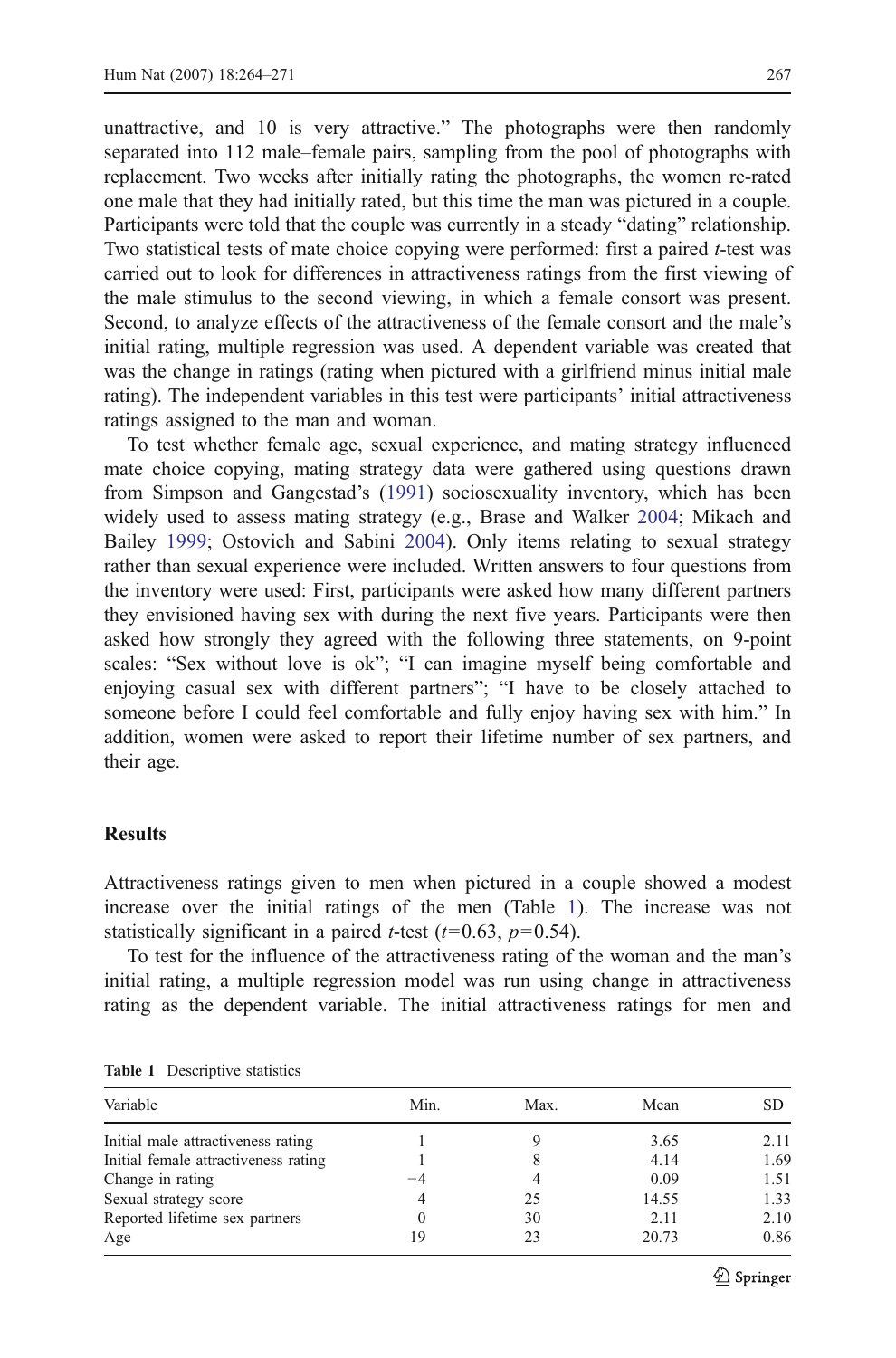|         | p       |  |  |  |  |
|---------|---------|--|--|--|--|
| 3.12    | < 0.002 |  |  |  |  |
| $-1.22$ | < 0.22  |  |  |  |  |
| $-0.63$ | < 0.53  |  |  |  |  |
| $-2.23$ | < 0.03  |  |  |  |  |
| $-2.92$ | < 0.004 |  |  |  |  |
|         |         |  |  |  |  |

<span id="page-4-0"></span>Table 2 Results of multiple regression model predicting the occurrence of mate choice copying (change in male attractiveness rating from initial rating), and effects on copying of sexual strategy and reported lifetime sex partner number

Higher sexual strategy scores indicate preference for short-term sexual relationships. Model adjusted  $R^2 = 0.41$ .

women and their interaction were entered in the model as the independent variables, along with reported number of lifetime sex partners, and reported sexual strategy. Age was not a significant predictor of copying, nor was it highly correlated with reported sex partner number  $(r=0.09, n=112, p=0.36)$ . Age was not included in the regression model, as it is likely that there was insufficient variation in age in the sample of undergraduates to produce meaningful results. The regression results are shown in Table 2. After statistically holding male initial attractiveness rating constant, higher female initial ratings were associated with increased male ratings when pictured in a couple. This suggests that the attractiveness of the female consort influenced women's attractiveness judgments of the men. To depict this effect, the data were plotted: Fig. 1 shows the mate choice copying effect with attractiveness ratings grouped into three attractiveness levels. Ratings of one or two were assigned low attractiveness, ratings of three to five were assigned medium, and five or more were assigned high attractiveness. Figure 1 additionally shows that the mate choice



Fig. 1 The mate choice copying effect with attractiveness scores grouped into low, medium, and high categories for men and women. Being paired with a woman from a higher attractiveness group tended to increase men's attractiveness ratings, and being pictured with a woman from a lower group decreased men's ratings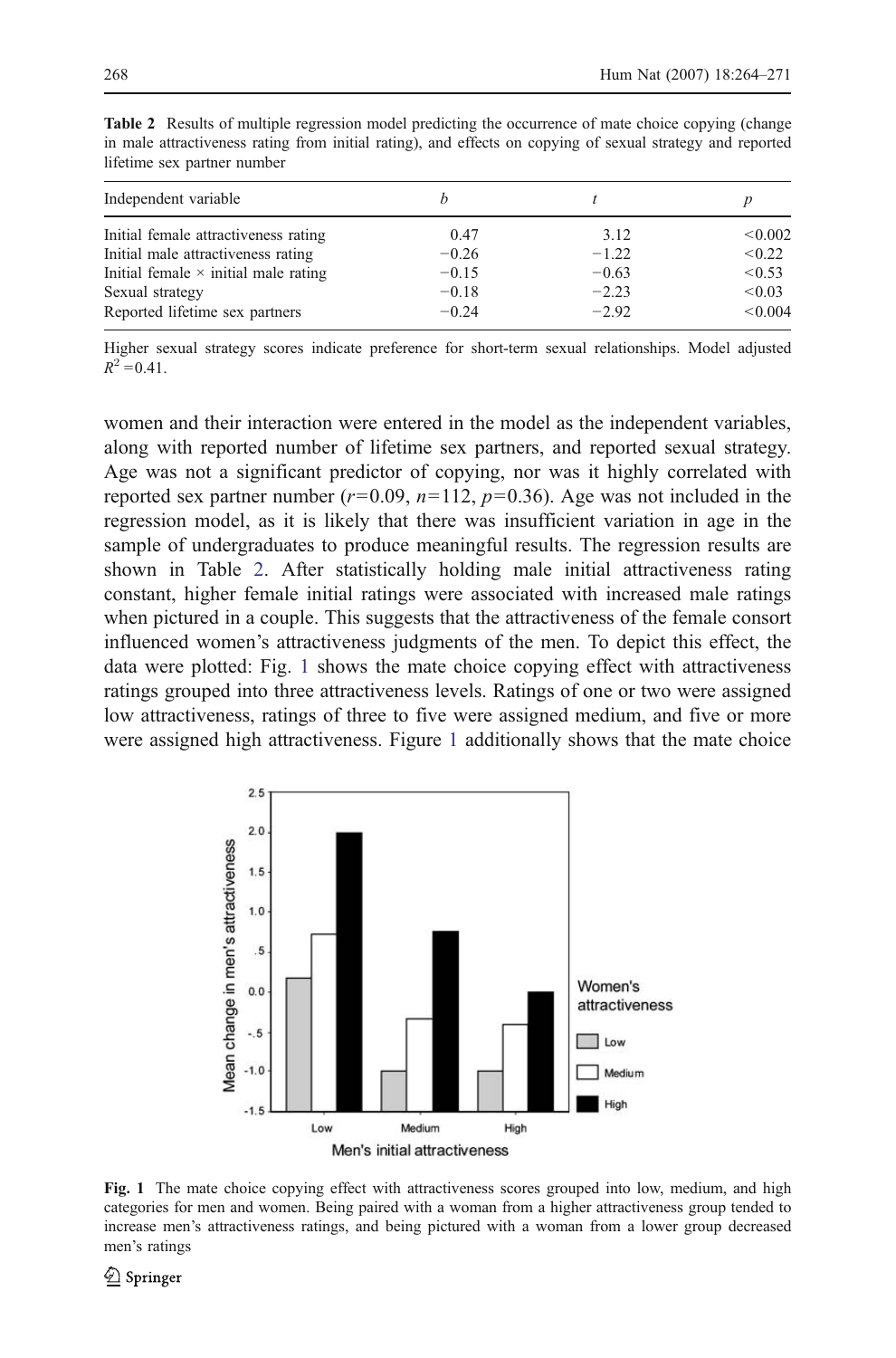copying effect appears to be consistent across the range of initial attractiveness ratings. With the data grouped, women's initial attractiveness rating remains a statistically significant predictor of the copying outcome variable (ANOVA, for female attractiveness group  $F=8.81$ ,  $df=2$ ,  $p<0.0001$ ).

The regression results displayed in Table [2](#page-4-0) show that both reporting orientation towards short-term sexual relationships and reporting more lifetime sex partners were associated with decreased mate choice copying. The results suggest that sexual experience increases women's confidence in their own attractiveness assessments of men independent of sexual strategy, and they are consistent with the hypothesis that copying occurs because of the problem of informational constraints on male traits that are not signaled via facial cues.

## Discussion

These findings suggest that human females are influenced by viewing men with physically attractive female consorts. The results did not suggest a simple mate copying effect in which *any* male was judged more attractive when presented with a female. Indeed, being shown with a less attractive female consort caused women to downgrade attractiveness ratings that they had assigned to men when shown without a female consort. The results that women with more sexual experience were less likely to be influenced by the presence of a female consort suggest that copying may be influenced by the need for information on men's suitability for long-term relationships that cannot be obtained from viewing faces as easily as information on good genes. On the one hand, the result that women appear to copy another's mate choice implies that culture could play an important role in human mate choice, as suggested by Yu and Shepard ([1998\)](#page-7-0), but it also indicates that copying patterns may reflect female mate-choice requirements that transcend cultures, such as the need for male investment in offspring. In other words, there is no need to invoke culture or cultural transmission to explain some aspects of mate choice copying in human females.

The results are also of interest in light of recent studies showing that male faces may contain other information about likely paternal investment that *can* be readily assessed: a number of researchers have found that male faces vary in masculinity (e.g., Swaddle and Reierson [2002;](#page-7-0) Waynforth et al. [2005\)](#page-7-0). Masculine facial structure is likely to be caused by high testosterone levels (Verdonck et al. [1999\)](#page-7-0), which promote mating effort (Booth and Dabbs [1993;](#page-6-0) Dabbs and Morris [1990;](#page-6-0) Udry [1988\)](#page-7-0). Women prefer feminine male faces when not in the fertile phase of the menstrual cycle (Penton-Voak and Perrett [2000](#page-7-0)), and when they express interest primarily in long-term sexual relationships (Waynforth et al. [2005\)](#page-7-0). Thus, it appears likely that women assess potential male parental investment both directly through facial cues and indirectly through mate choice copying.

The present study did not address which difficult-to-assess traits women are likely to need to acquire information about through mate choice copying. Non-human studies have focused on male parenting ability (e.g., Qvarnstrom [1997;](#page-7-0) Sundberg and Larsson [1994\)](#page-7-0), but it is possible that human females copy as a strategy to solve informational constraints on a number of evolutionarily relevant male traits, such as  $\textcircled{2}$  Springer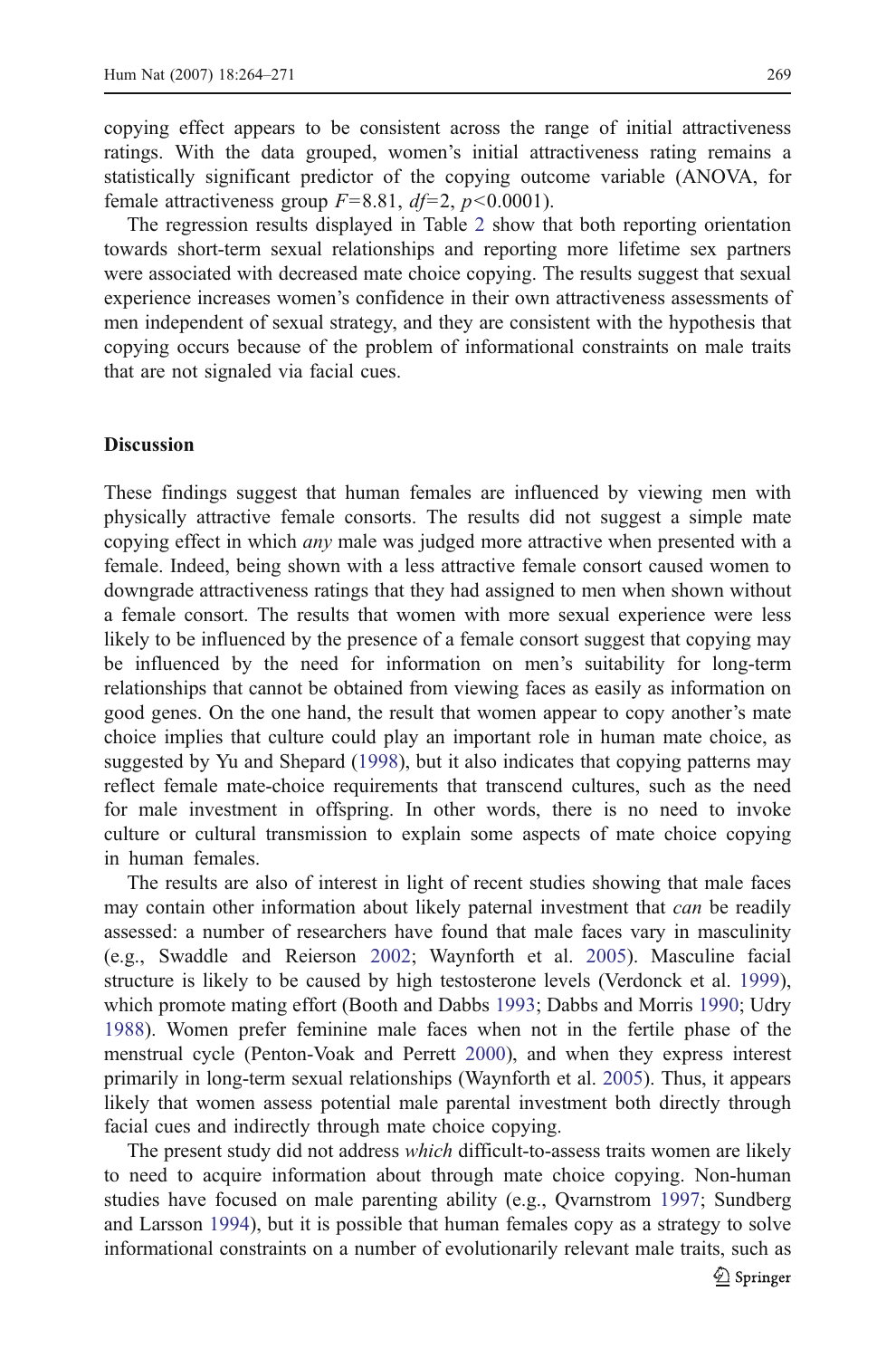<span id="page-6-0"></span>intelligence, mental health, and social status. Although these may, like paternal orientation, be assessed in part through readily assessable facial cues (e.g., Furlow et al. 1998), future studies could attempt to identify specific traits sought through mate choice copying.

Acknowledgements I thank Geoffrey Miller and three anonymous reviewers for very helpful comments on earlier versions of this manuscript, and Bob Williams at Durham University for statistical advice.

### **References**

- Agrawal, A. (2001). The evolutionary consequences of mate copying on male traits. Behavioral Ecology and Sociobiology, 51, 33–40.
- Bereczkei, T., Voros, S., Gal, A., & Bernath, L. (1997). Resources, attractiveness, family commitment: Reproductive decisions in human mate choice. Ethology, 103, 681–699.
- Bikhchandani, S., Hirshleifer, D., & Welch, I. (1998). Learning from the behavior of others: Conformity, fads, and informational cascades. Journal of Economic Perspectives, 12, 151–170.
- Booth, A., & Dabbs, J. (1993). Testosterone and men's marriages. Social Forces, 72, 463–477.
- Brase, G., & Walker, G. (2004). Male sexual strategies modify ratings of female models with specific waist-to-hip ratios. Human Nature, 15, 209–224.
- Burley, N. (1988). The differential-allocation hypothesis: An experimental test. American Naturalist, 132, 611–628.
- Buss, D. (1994). The strategies of human mating. American Scientist, 82, 238–249.
- Buss, D., & Schmidt, D. (1993). Sexual strategies theory: An evolutionary perspective on human mating. Psychological Review, 100, 204–232.
- Dabbs, J., & Morris, R. (1990). Testosterone, social class and antisocial behavior in a sample of 4,462 men. Psychological Science, 1, 209–211.
- Dugatkin, L. (2000) The imitation factor. New York: Free Press.
- Dugatkin, L., & Godin, J. (1992). Reversal of female mate choice by copying in the guppy. Proceedings of the Royal Society of London B, 249, 179–184.
- Dugatkin, L., & Godin, J. (1993). Female mate copying in the guppy (Poecilia reticulata): Age-dependent effects. Behavioral Ecology, 4, 289–292.
- Eva, K., & Wood, T. (2006). Are all the taken men good? An indirect examination of mate-choice copying in humans. Canadian Medical Association Journal, 175, 1573–1574.
- Furlow, B., Gangestad, S., & Armijo-Prewitt, T. (1998). Developmental stability and human violence. Proceedings of the Royal Society of London B, 265, 1–6.
- Gangestad, S., & Simpson, J. (2000). The evolution of human mating: Trade-offs and strategic pluralism. Behavioral and Brain Sciences, 23, 573–587.
- Gangestad, S., & Thornhill, R. (1997). The evolutionary psychology of extrapair sex: The role of fluctuating asymmetry. Evolution and Human Behavior, 18, 69–88.
- Grant, J., & Green, L. (1996). Mate copying versus preference for actively courting males by female Japanese Medaka. Behavioral Ecology, 7, 165–167.
- Graziano, W., Jensen-Campbell, L., Shebilske, L., & Lundgren, S. (1993). Social influence, sex differences, and judgments of beauty: Putting the *Interpersonal* back in interpersonal attraction. Journal of Personality and Social Psychology, 65, 522–531.
- Johnston, V., Hagel, R., Franklin, M., Fink, B., & Grammer, K. (2001). Male facial attractiveness: Evidence for hormone-mediated adaptive design. Evolution and Human Behavior, 22, 251–267.
- Jones, D., & Hill, K. (1993). Criteria of facial attractiveness in five populations. *Human Nature*, 4, 271–296.
- Kirmani, A., & Rao, A. (2000). No pain, no gain: A critical review of the literature on signaling unobservable product quality. Journal of Marketing, 64, 66–79.
- Linville, S., Breitwisch, R., & Schilling, A. (1998). Plumage brightness as an indicator of parental care in Northern Cardinals. Animal Behavior, 55, 119–127.
- Mikach, S., & Bailey, J. M. (1999). What distinguishes women with unusually high numbers of sex partners? Evolution and Human Behavior, 20, 141–150.